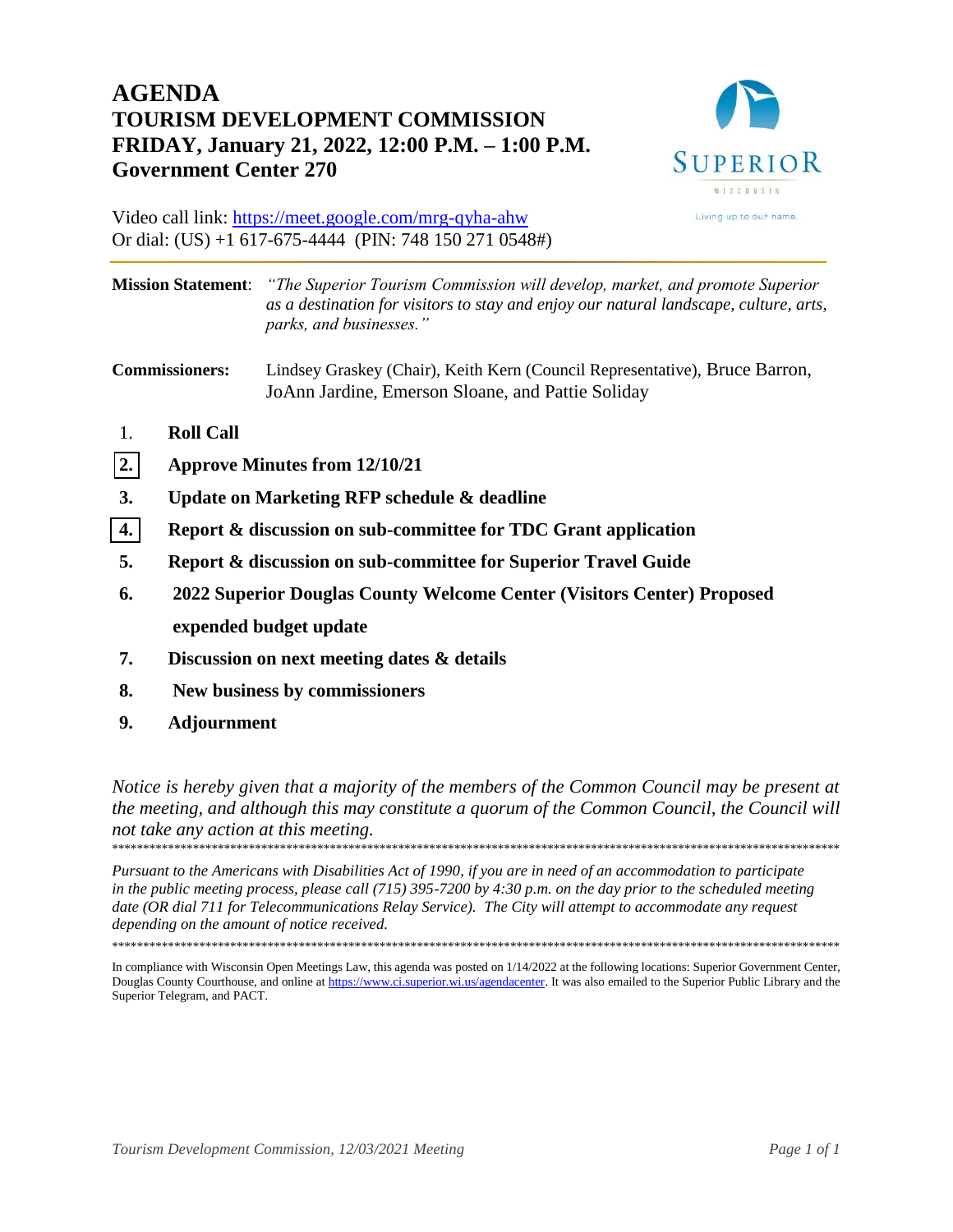# **PROCEEDINGS TOURISM DEVELOPMENT COMMISSION FRIDAY, DECEMBER 10, 2021**

<span id="page-1-0"></span>*The meeting was called to order by Chair Graskey at 12:00pm in Government Center 270.*

### **2.Roll Call**

Members Present: Lindsey Graskey (chair), Keith Kern, Bruce Barron, JoAnn Jardine, Emerson Sloan, Pattie Soliday

City Staff Present: Mayor Paine, Chief of Staff, Deputy Clerk Becken

Members of Public: Yan Jerf, Knute Peterson, Terry Lundberg, Jeff Cushman

#### **3.Approve Minutes from previous commission meeting 12/03/2021:**

**MOTION** for approval by Councilor Kern, seconded by Commissioner Barron and carried to approve all three minutes submissions.

#### **4. Grand Program Document Review & Discussion**

Mayor explained the grants that were present and how they usually work. The new grant process for 2022, including application, will be sent to commissioners post meeting. Commissioner Soliday asked if groups could apply for more than one grant and if the grants were limited to nonprofits. Mayor replied yes, but that on the applications there are notes about if they've received others and for what amounts. Commissioner Kern addressed the nonprofit—saying that requirement had been left off the TDF grant process in the last review, having it more open to businesses as well. Commissioner Soliday proposed a subcommittee go through the grant applications and make adjustments to make a new one for the group, to be presented and discussed.

**MOTION** for creation of a subcommittee to review grants and come up with a proposed format for the Tourism Development Commission, consisting of Chair Graskey and Commissioner Soliday by Commissioner Soliday. Seconded by Commissioner Barron. Discussion—Commissioner Soliday requests every commissioner look over grants and send feed back on what they see as important to Chair Graskey, so they can take input into account. Motion was carried to appoint Chair Graskey and Commissioner Soliday to subcommittee tasked with reviewing and making a Tourism Development Commission grant application to be reviewed at a later date by the commission.

### **5.Funding for Travel Superior & Discussion by Commissioner Sloan**

Discussion no longer needed.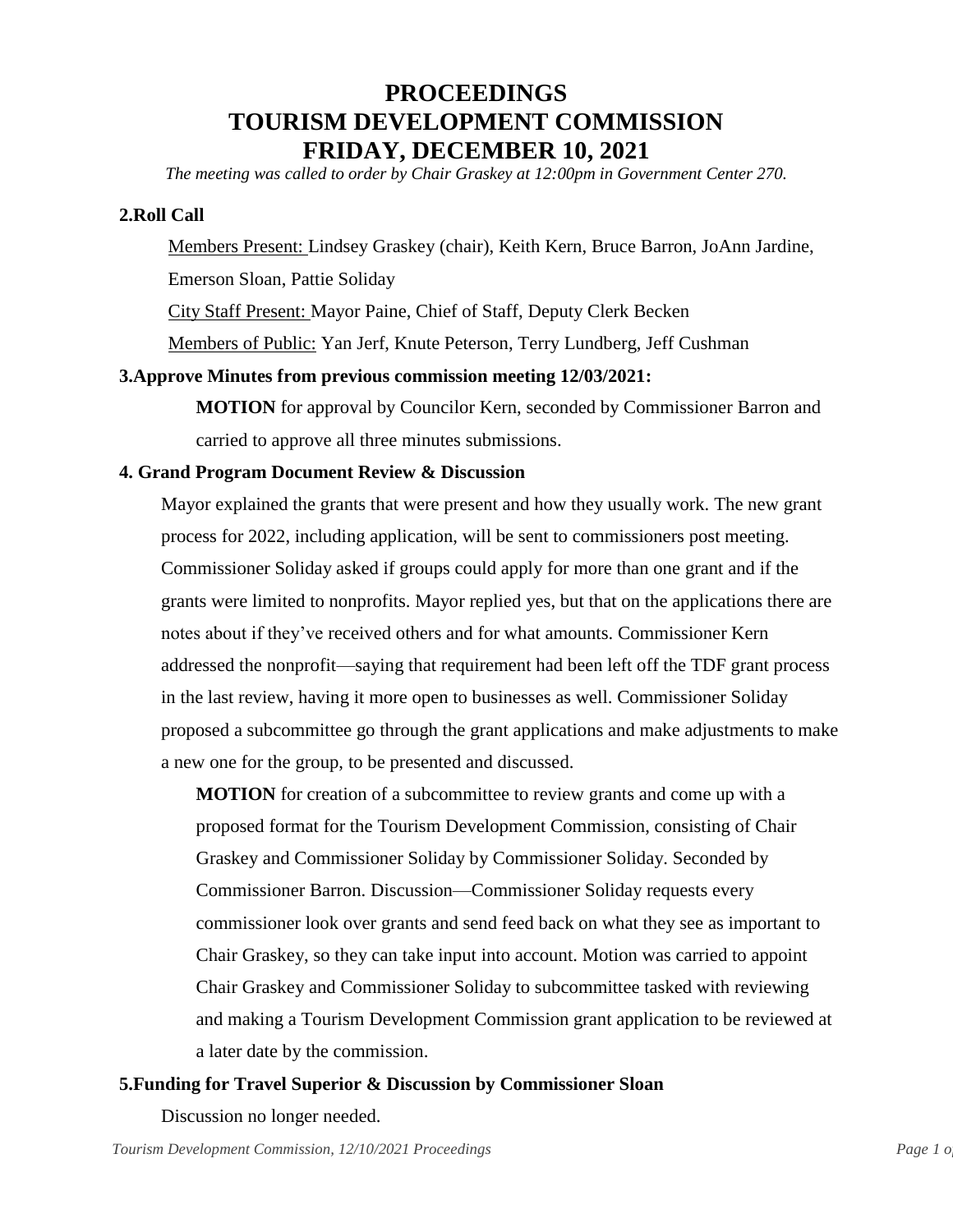#### **6. Travel Guide & Discussion by Commissioner Sloane**

Commissioner Sloane pointed out some issues with the current guide she'd like to see done differently, and proposed a subcommittee to look into what the group actually wants to have for a travel guide, noting the people on the commission are well qualified to put together a travel guide, if that's what they'd like.

Commissioner Soliday agreed the guide needed a clearer scope and purpose—including Douglas County as well, so an RFP can be put out to have someone else do the travel guide—but didn't think the commission would be best served to spend the time doing the actual travel guide. Mayor Paine said it was possible for the group to do their own, if they wanted to. Commissioner Barron added a clear set of expectations of what is wanted in a travel guide, through the eyes of those who have the skills Commissioner Sloane mentioned might serve the group well. Commissioner Soliday agreed and said the current Travel Superior standards can't be what the commission follows and mentioned the regional draw as well.

**MOTION:** Commissioner Barron motioned for a subcommittee to be appointed to develop updated criteria for an RFP of a travel guide, made up of Commissioner Sloan and Commissioner Jardine. Both commissioners were willing to take on the task. Motion carried and passed. Discussion—Mayor Paine explained the travel guide process as multi step and something his office had seen things on and he would pass on to the subcommittee. Commissioner Jardine brought up the importance of having good distribution as well, as this may be an issue locally in her experience, as Superior is often under represented within the actual city.

#### **7. Budget Update**

Chair Graskey asked for input on the updated budget.

**MOTION:** Chair Graskey asked to add 'Marketing' in front of the current RFP line, as there will most likely be more RFPs to add in the near future.

Commissioner Soliday seconded motion, carried, and approved.

Commissioner Soliday asked about the public record status of the budget, and asked if all numbers needed to be removed like the Visitor Center. Commissioner Barron reminded group that they'd changed that one specifically as they didn't want to have an open number out to sway RFPs, whereas the marketing one, the number was more pertinent.

*Tourism Development Commission, 12/10/2021 Proceedings Page 2.0 Page 2.0* Commissioner Soliday asked about payment methods with the way money comes into the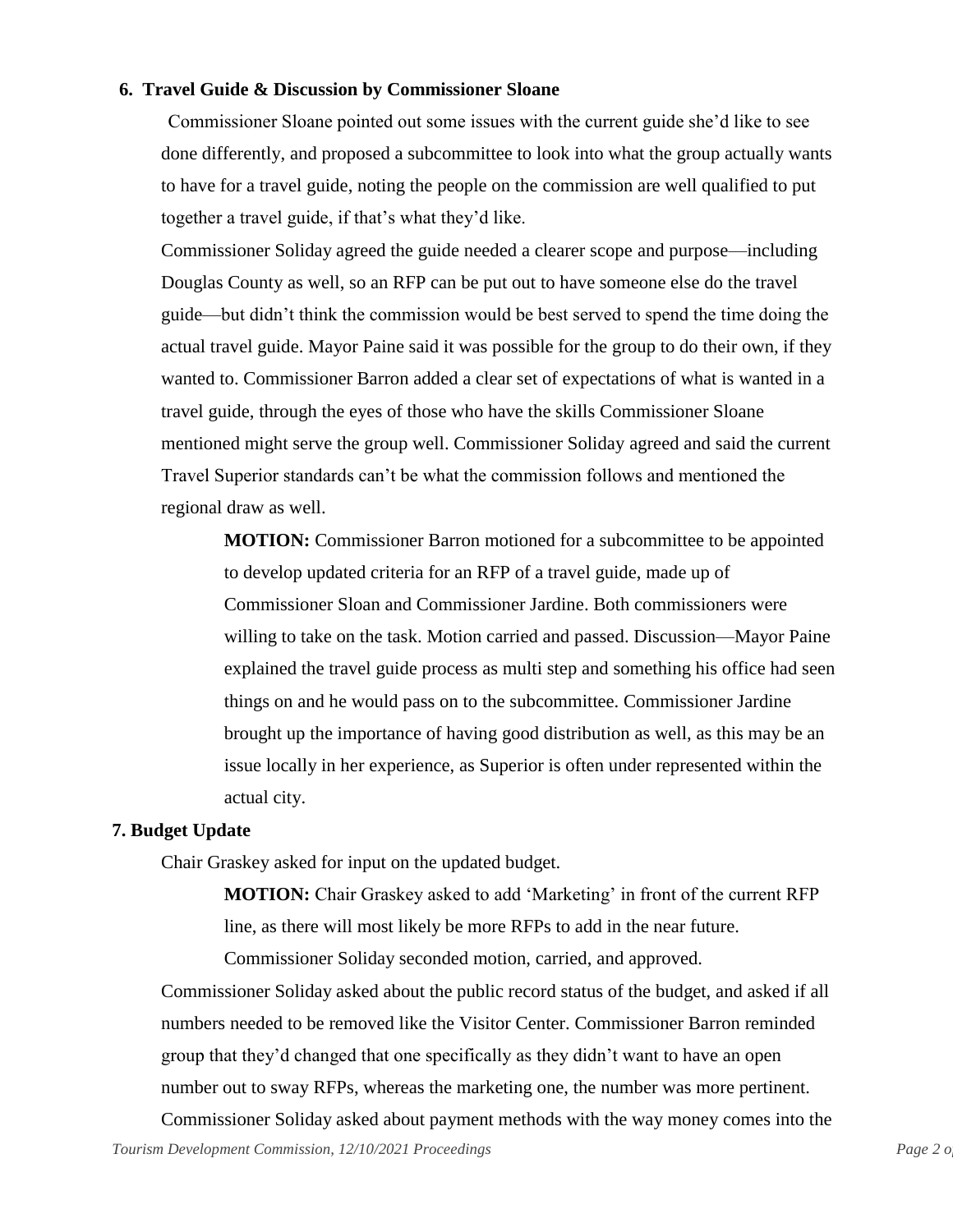commission (multiple times per year). Mayor Paine said the group could approach finances in a few ways—1 with a budget on projection—entering in agreements and payments based on finance team's projections and make adjustments throughout the year based on actual income—will be more after the summers seasons. Or, they can wait until the money has been deposited and then work through a spend down process—this may mean a lean first year, but following years would have an account balance to work out of. Commissioner Barron asked if within this funding, groups like hotels, could request a grant for something. Commissioner Kern said at that point, the group would decide which silo the money would be best pulled from if they decide to fund the request.

#### **8. Art Video by Commissioner Jardine**

Group watched a short video about the arts commission of Sheridan, WY. Positively met by the group.

#### **9. New Business by Commissioners for Future Meetings**

Commissioner Barron brought up Superior-Opoly game—thought it was interesting, and asked about the Ice Festival. Chair Graskey shared the city parks and rec staff were largely in charge of the Ice Festival and did a great job. The role of an Arts Commission was addressed, and Chair Graskey shared there is more to come, as City Council has approved funding for Arts in 2022. Commissioner Jardine would like to bring a geocaching expert in for a meeting, as there are lots of geocashes in Superior and surrounding area—she will contact and make arrangements and let Chair Graskey know. Commissioner Soliday asked about the DOR contact. Mayor Paine shared he was still working with the DOR to get questions answered and hopefully have someone speak if appropriate. Mayor Paine mentioned the National Water Trail mapmakers as another exciting thing about Superior.

### **10. Schedule upcoming meeting**

Next meeting TBD after the New Year, as subcommittees are working. Chair will contact group about scheduling.

Respectfully submitted by Stephanie Becken, Deputy City Clerk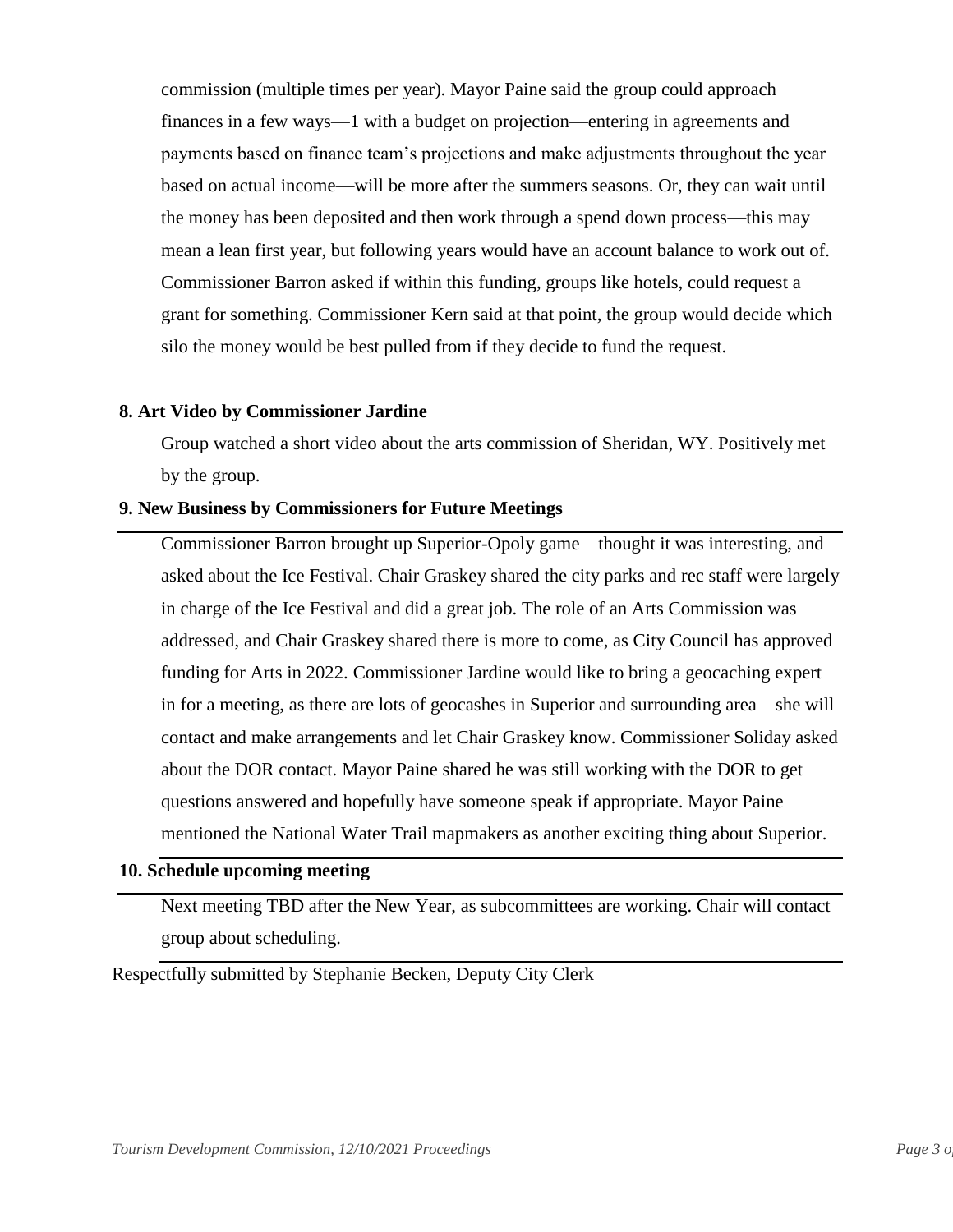<span id="page-4-0"></span>

Draft 1 1/12/22

## **Tourism Development Commission**

## **Grant Program 2022-2023**

The Tourism Development Commission (TDC) Marketing Grant Program offers marketing funding and guidance to make a tourism related event or idea come to fruition. The grant reimburses organizations for qualified marketing costs. The following is an overview of the grant program as well as the requirements of applying and receiving grant funding.

## **Why you should apply:**

• Organizations may receive thousands of dollars in marketing reimbursement.

• A TDC grant is often a catalyst for organizations, giving them the means and funding to tap into the power of tourism to make a solid impact on Superior's economy.

• The TDC can reimburse up to 100% of the marketing costs for a given grant applicant.

• Eligible expenses include digital marketing, print and broadcast ads, direct mail, publicity, and billboards.

## **Next Steps**:

- Read through the application materials and requirements.
- Determine if your event/project is a fit.

• Apply! Don't forget to read about tracking your project expenditures and providing follow-up reporting.

### **About the Tourism Development Commission:**

The City of Superior has instituted a hotel/motel rooms tax to raise revenue for tourism development. The City's Tourism Development Commission (TDC) receives 70% of this rooms tax generated on a quarterly basis, the remaining 30% is distributed to other entities and funds within Superior. The program is based on state statutes and administrative rules. The TDC meets at least once a quarter but may meet at other times during the year as needed.

1 (Draft 1, 1/12/22)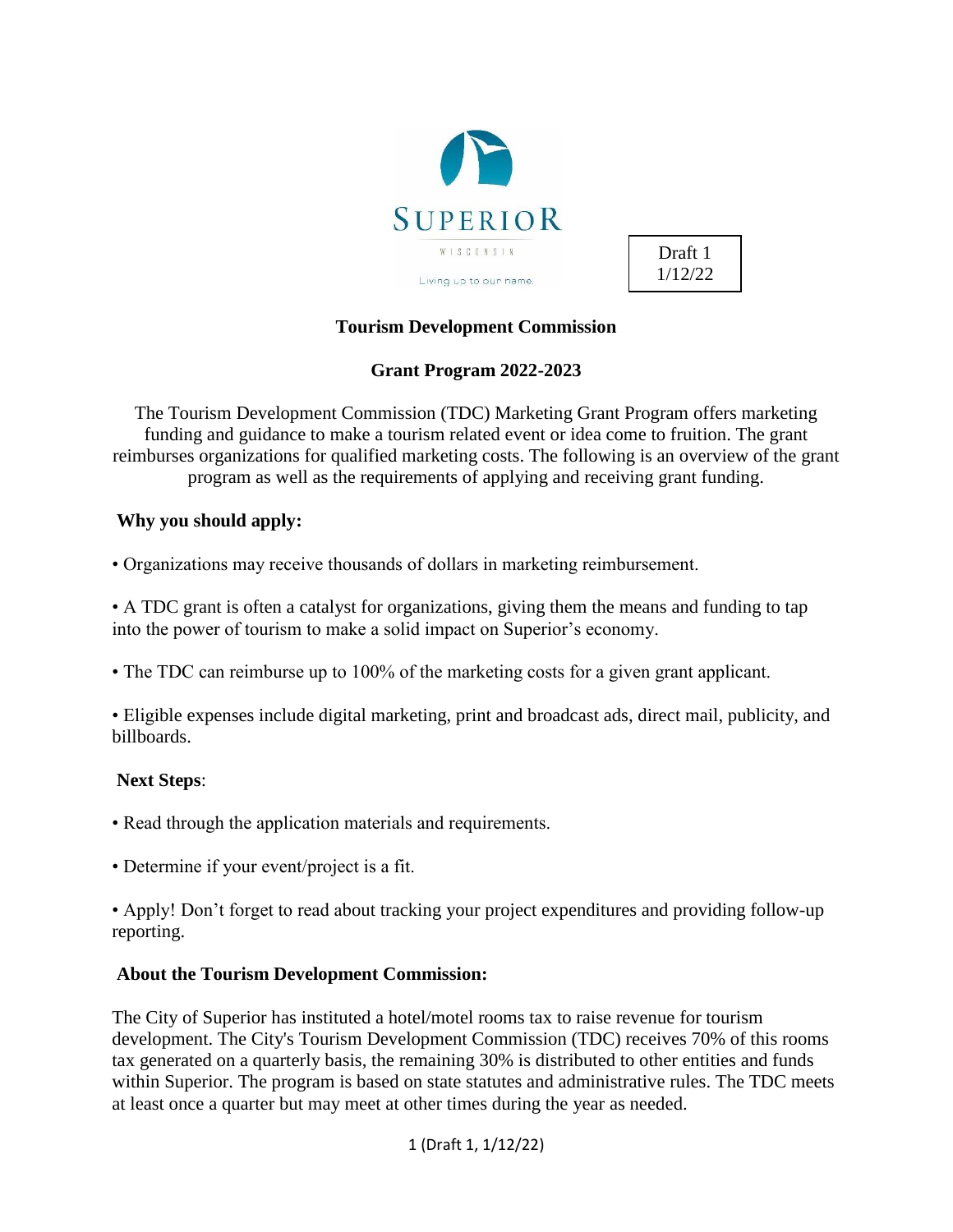# **TDC Fund Grant Program Application Grant Deadlines and Follow-up**

Applications must be received by the first of the month and must also be submitted at least 90 days prior to the first day of advertising that will be paid using the grant funds; for example, if your first grant-funded ad runs on November 15, your application must be submitted by August 1. It is permissible to email applications but the time/date stamp on the email must show that it was received by midnight on the first of the month. For all applications being considered, the TDC may request that a representative make a presentation at the soonest committee meeting following the submission of their application. For all grants awarded, the TDC expects a postevent summary outlining how the event went, including estimated attendance. This summary must be provided within 60 days following the event, along with all receipts for expenditures.

# **Payment and Re-Payment of Awarded Grant Funds**

For all grants awarded, it may be requested in the application process that 50% of the awarded funds be disbursed to the applicant at least 30 days prior to the event/project. The remaining 50% will be awarded once the reporting requirement is met which is required to be submitted within 60 days following the completion of the event/project. Payment of these funds may take up to one month, so it is advantageous to submit your report as soon after the event/project as possible. Should the event/project not take place it is expected that 100% of funds disbursed to applicant be repaid to the TDC, within 30 days of when the event/project was scheduled to be completed.

# **Grant Requirements and Details**

The TDC reserves the right to fund or deny all grant requests submitted. Grant funds may be awarded in full or partial of the requested amount of a project's marketing related costs. **[Priority will be given to Superior based events ((???)),]** The TDC will judge on a case-bycase basis for all applications received, however applicants must demonstrate that the funds requested will impact hotel stays and tourism in Superior, WI. **[No organization or event may receive funds for more than three years in total.]** For multiple year events, granting funds may be subject to a sliding scale for subsequent years. All grant recipients are required to fill out a new grant application for each subsequent grant they wish to receive beyond the first year. No grant applications will be carried over into subsequent years. To be funded, projects must show that they will generate an increase in visitors and make a positive economic impact in the local area. **[The advertising plan must target markets outside the City of Superior, unless the event will be held elsewhere in Douglas County, WI.]** We encourage projects that are creative and beyond the scope of what are normally offered. A qualified candidate may apply for a grant at any point whether it's a first-year event or event that has been running for years.

Examples of eligible TDC promotional expenses include e-mail marketing campaigns, magazines, newspapers, radio, TV, internet/social media, direct mail, PR/media kits, professional marketing/consulting services and billboards, etc.

Examples of expenses the TDC will not reimburse are operational costs, (staff salaries, travel costs, facility rental, insurance, etc.), advertising within the City of Superior, posters and flyers that are not direct-mailed or street banners.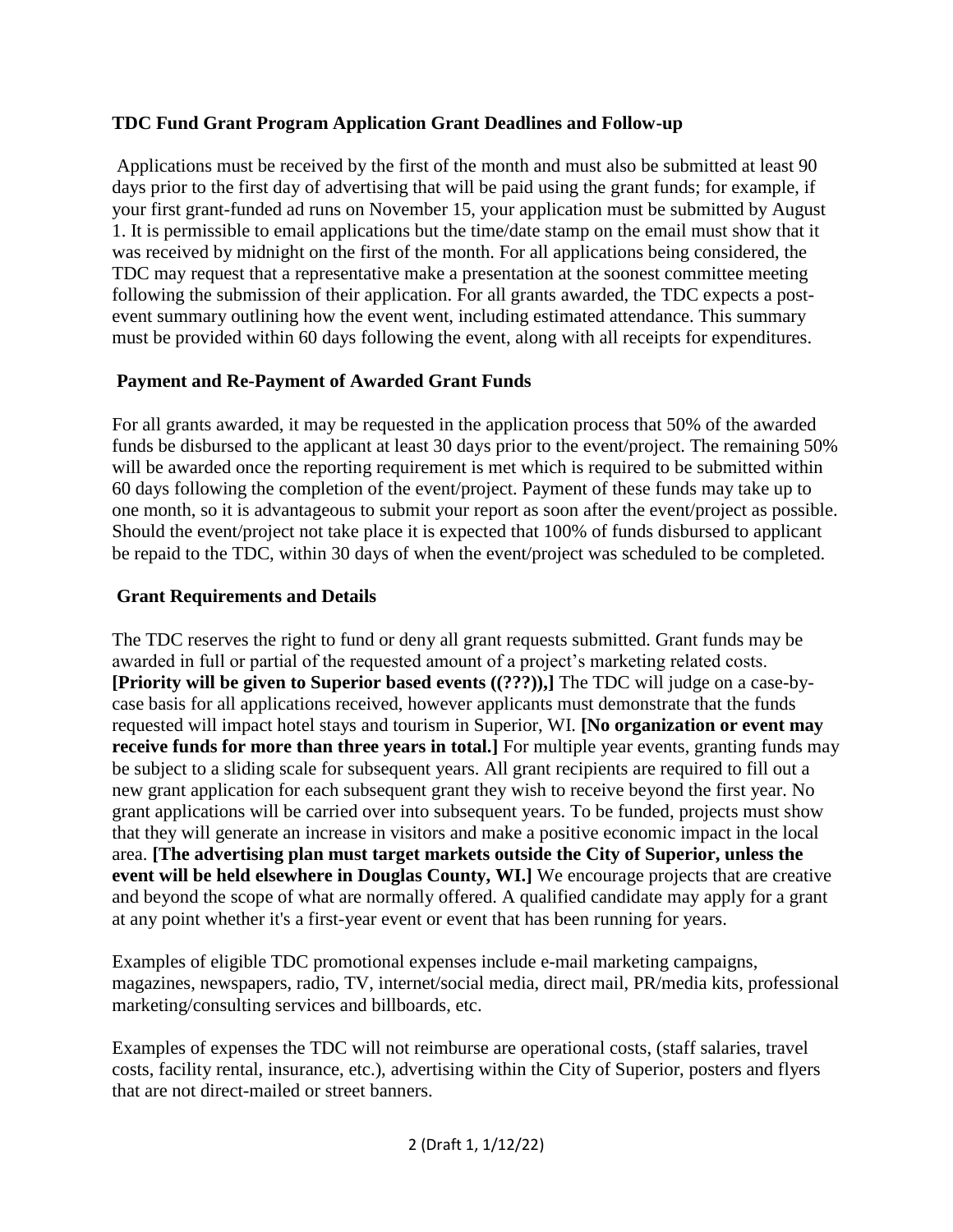# **Application Process**

All applications are requested to be submitted in essay format and must include a cover sheet as well as the following information:

- Date of Application
- Event/Project Title
- Amount of funding requested
- Name and dates of project or event
- What type of project or event is this
- Name of Applicant Organization
- Federal Identification Number of Applicant Organization if Available

• Name and contact information of person in charge of project or event, (phone/cell numbers, mailing address, email, website, and fax (if available).

- Name and contact information of person filling out application (if different from above).
- Name of advertising agency used (if any)
- Description of the event/project. (Add visuals if they will aid in the project description.)
- Purpose/Goal of the event/project.

• Detailed Marketing and Budget plans, including target audience, target markets, promotional budget (with ad schedule, size, insertion dates, mockups, media and PR plan), operational budget, other contributions/sponsorships received.

• How will other funds be raised to complete your event/project?

• Are there other community organizations, groups or attractions with which you will collaborate with? If yes, explain how your partnership with them will work.